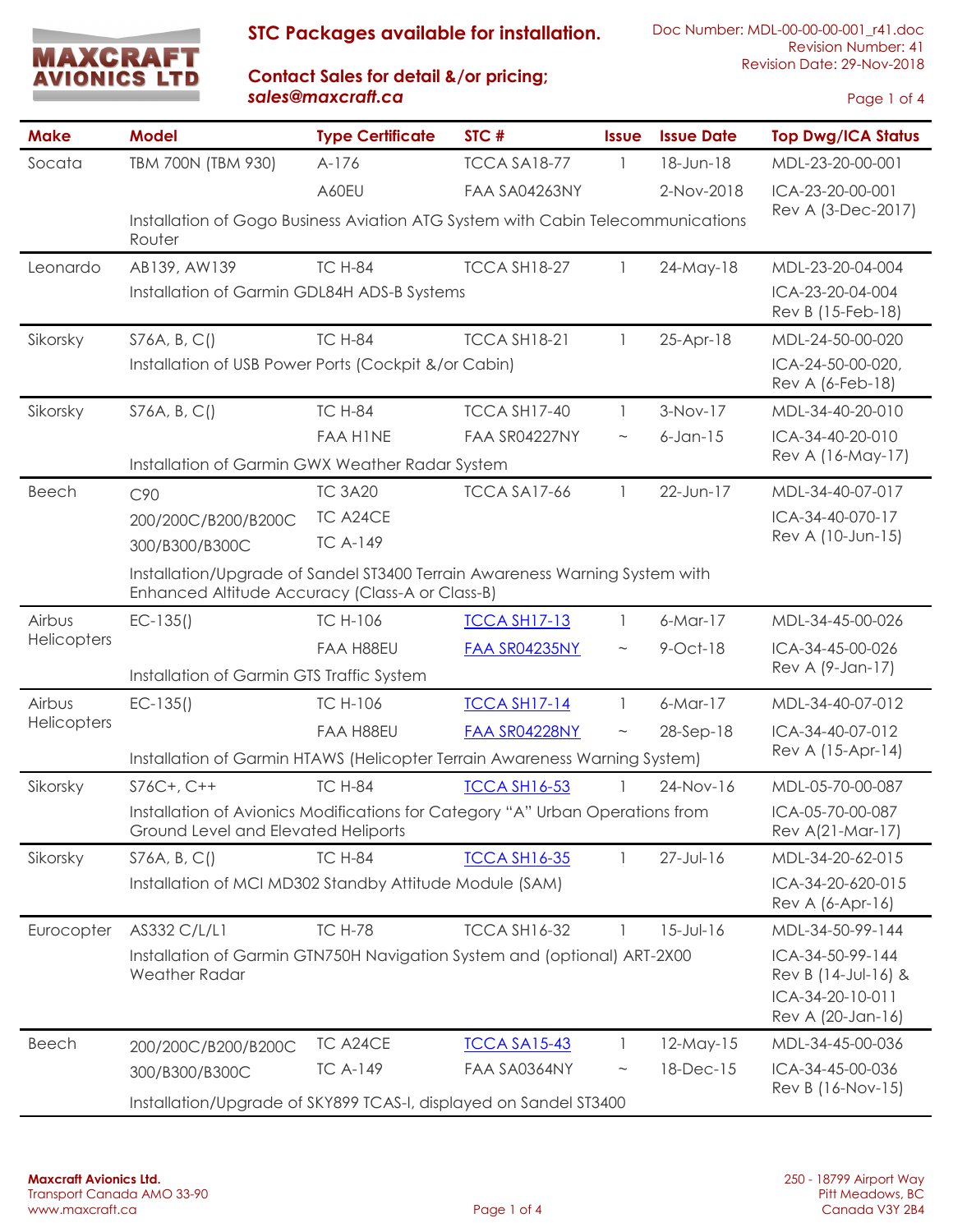

#### **Contact Sales for detail &/or pricing;** *sales@maxcraft.ca*

Page 2 of 4

| <b>Make</b>       | <b>Model</b>                                                                                                                                                                        | <b>Type Certificate</b>                                                                                     | STC#                | <b>Issue</b>              | <b>Issue Date</b> | <b>Top Dwg/ICA Status</b>                           |  |
|-------------------|-------------------------------------------------------------------------------------------------------------------------------------------------------------------------------------|-------------------------------------------------------------------------------------------------------------|---------------------|---------------------------|-------------------|-----------------------------------------------------|--|
| Fairchild         | SA227-CC/-DC                                                                                                                                                                        | <b>TC A-184</b>                                                                                             | <b>TCCA SA15-25</b> | 1                         | $22$ -Mar-15      | MDL-34-40-07-016                                    |  |
|                   | Installation of Sandel ST3400 TAWS (Class A) System                                                                                                                                 | ICA-34-40-07-016<br>Rev B (20-Nov-15)                                                                       |                     |                           |                   |                                                     |  |
| Eurocopter        | AS 355(), AS350(),                                                                                                                                                                  | See STC                                                                                                     | <b>TCCA SH14-50</b> | $\overline{2}$            | $2-Aug-18$        | MDL-34-10-10-005                                    |  |
|                   | EC130(), EC120B                                                                                                                                                                     |                                                                                                             | FAA SR03524NY       | $\sim$                    | April 22, 15      | ICA-34-10-10-005<br>Rev A (23-Oct-14)               |  |
|                   |                                                                                                                                                                                     | Installation of MD302 Standby Attitude Module                                                               |                     |                           |                   |                                                     |  |
| Sikorsky          | S76A/B/C                                                                                                                                                                            | <b>TC H-84</b>                                                                                              | <b>TCCA SH14-36</b> | $\perp$                   | $28 - July - 14$  | MDL-05-70-0 0-077                                   |  |
|                   |                                                                                                                                                                                     | <b>FAA HINE</b>                                                                                             | FAA SR03498NY       | $\widetilde{\phantom{m}}$ | $6$ -Jan-15       | MMS-05-70-00-077                                    |  |
|                   | Installation of Latitude IONode Flight Data Monitor                                                                                                                                 | Rev A (9-Dec-13)                                                                                            |                     |                           |                   |                                                     |  |
| Sikorsky          | S76C()                                                                                                                                                                              | <b>TC H-84</b>                                                                                              | <b>TCCA SH14-35</b> | $\mathbf{2}$              | 27-Oct-17         | MDL-34-50-20-049                                    |  |
|                   |                                                                                                                                                                                     | <b>FAA HINE</b>                                                                                             | FAA SR03551NY       | $\sim$                    | 12-Oct-18         | MMS-34-50-20-049                                    |  |
|                   | Installation of Garmin GTX33H/335R/345R (Single or Dual) Mode-S Transponder w/<br>ADS-B In/Out, and Optional GTS825/855 TAS/TCAS-I Traffic System                                   | Rev B (24-May-17)                                                                                           |                     |                           |                   |                                                     |  |
| <b>Beechcraft</b> | 1900C, 1900D                                                                                                                                                                        | <b>TC A-149</b>                                                                                             | <b>TCCA SA14-12</b> |                           | $21-Mar-14$       | MDL-05-70-00-045                                    |  |
|                   | Installation of Garmin GTN750/GNS530AW, Dual Sandel SN3500 EHSI and optional<br>WX-500, AIM 510 Standby Horizon Indicator                                                           | MMS-05-70-00-045<br>Rev E (25-Jul-14)                                                                       |                     |                           |                   |                                                     |  |
| <b>Beechcraft</b> | 200, B200                                                                                                                                                                           | FAA A24CE                                                                                                   | <b>TCCA SA13-32</b> |                           | $31$ -July-13     | MDL-05-70-00-071                                    |  |
|                   | Installation of GWX70 Weather Radar, GTS850 TCAS-I, GTX330 Mode S Transponder,<br>KR87 ADF and PMA7000H Audio System                                                                | ICA-05-70-00-071<br>Rev A (19-Feb-13)                                                                       |                     |                           |                   |                                                     |  |
| <b>Beechcraft</b> | 200, B200                                                                                                                                                                           | <b>FAA A24CE</b>                                                                                            | <b>TCCA SA13-31</b> |                           | $31$ -July-13     | MDL-23-70-10-030                                    |  |
|                   | Installation of Universal Avionics CVR-120A/R Cockpit Voice Recorder                                                                                                                | ICA-23-70-10-030<br>Rev A (24-Dec-12)                                                                       |                     |                           |                   |                                                     |  |
| <b>Beechcraft</b> | 1900C, 1900D                                                                                                                                                                        | <b>TC A-149</b>                                                                                             | <b>TCCA SA12-78</b> | 1                         | 12-Dec-12         | MDL-05-70-00-070                                    |  |
|                   | Installation of Sandel ST3400 TAWS (Class A) System                                                                                                                                 | ICA-05-70-00-070<br>Rev B (18-Jun-15)                                                                       |                     |                           |                   |                                                     |  |
| Eurocopter        | AS 355(), AS350(),                                                                                                                                                                  | See STC                                                                                                     | <b>TCCA SH12-43</b> | 4                         | $2-Aug-18$        | MDL-05-70-00-53                                     |  |
|                   | EC130B4/T2, EC120B                                                                                                                                                                  | See STC                                                                                                     | FAA SR03539NY       |                           | $17 - Jun - 15$   |                                                     |  |
|                   | Installation of Garmin G500H Primary Flight Display System, GNS/GTN Primary<br>Navigator with Options; HSVT, No.2 NAV/COM, GTS800 TAS, Radar Altimeter and<br>Direct Audio Summing. |                                                                                                             |                     |                           |                   |                                                     |  |
|                   |                                                                                                                                                                                     |                                                                                                             |                     |                           |                   | Model AS350 - ICA-05-70-00-053(01) Rev C (7-Oct-14) |  |
|                   | Model AS355 - ICA-05-70-00-053(02) Rev C (7-Oct-14)                                                                                                                                 |                                                                                                             |                     |                           |                   |                                                     |  |
|                   |                                                                                                                                                                                     | Model EC130 - ICA-05-70-00-053(03) Rev D (25-Mar-15)<br>Model EC120 - ICA-05-70-00-053(04) Rev C (7-Oct-14) |                     |                           |                   |                                                     |  |
| Sikorsky          | $S76C/C+ / C++$                                                                                                                                                                     | <b>TC H-84</b>                                                                                              | TCCA SH11-25        |                           | 18-July-11        | MDL-31-30-02-001                                    |  |
|                   |                                                                                                                                                                                     | <b>FAA HINE</b>                                                                                             | FAA SR03514NY       | $\thicksim$               | 18-Mar-15         | ICA-31-30-02-001                                    |  |
|                   | Rev C (8-Aug-16)<br>Universal CVFDR-145 Combined Cockpit Voice Recorder/Flight Data Recorder &<br>Teledyne 2231230-10-A-1 MFDAU Data Acquisition Unit                               |                                                                                                             |                     |                           |                   |                                                     |  |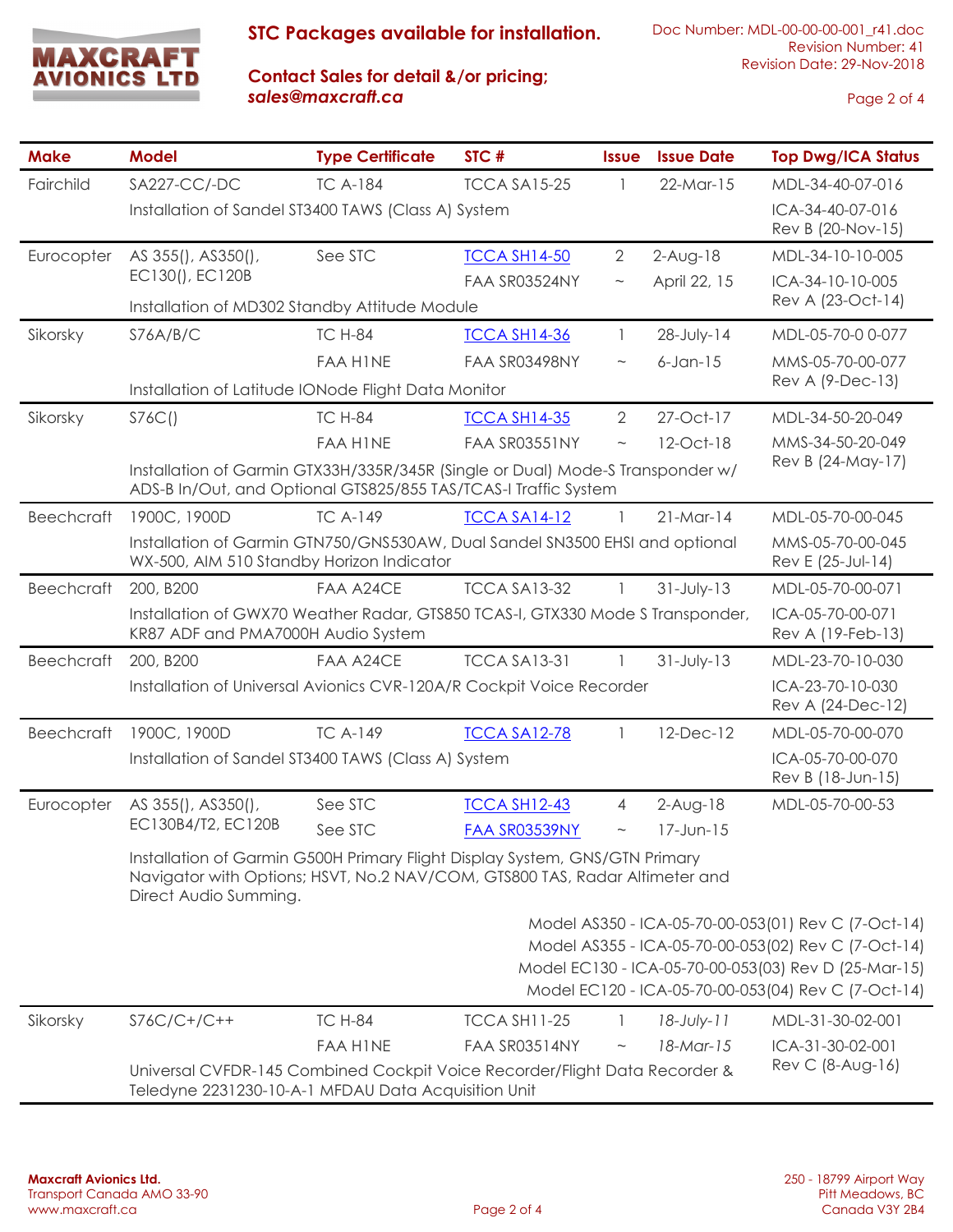

#### **Contact Sales for detail &/or pricing;** *sales@maxcraft.ca*

Page 3 of 4

| <b>Make</b>                       | <b>Model</b>                                                                                    | <b>Type Certificate</b> | STC#                                  | <b>Issue</b>   | <b>Issue Date</b>  | <b>Top Dwg/ICA Status</b>                                                                                                  |  |
|-----------------------------------|-------------------------------------------------------------------------------------------------|-------------------------|---------------------------------------|----------------|--------------------|----------------------------------------------------------------------------------------------------------------------------|--|
| Bell                              | 212, 412, 412CF, 412EP                                                                          | <b>TC H-86</b>          | <b>ICCA SH10-12</b>                   | 1              | 31-Mar-09          | MDL-34-20-10-007                                                                                                           |  |
|                                   |                                                                                                 | <b>FAA H4SW</b>         | FAA SR03497NY                         | $\sim$         | $6$ -Jan-15        | ICA-34-20-10-007                                                                                                           |  |
|                                   | Rev B (23-Apr-12)<br>Honeywell KRA405B Radar Altimeter Installation                             |                         |                                       |                |                    |                                                                                                                            |  |
| Bell                              | 212                                                                                             | <b>TC H-86</b>          | <b>ICCA SH10-11</b>                   | $\mathbf{1}$   | 31-Mar-09          | MDL-23-50-00-036                                                                                                           |  |
|                                   | NAT AMS430 TSO Audio System Installation                                                        |                         |                                       |                |                    | ICA-23-50-00-036<br>Rev B (6-Oct-10)                                                                                       |  |
| Bell 204B/205()/212/412()/214B/ST |                                                                                                 | See STC                 | <b>TCCA SH09-57</b>                   | 1              | 7-Dec-09           | MDL-23-10-20-033                                                                                                           |  |
| Sikorsky S76A/C, S61L/N           |                                                                                                 |                         |                                       |                |                    | ICA-23-10-20-033                                                                                                           |  |
|                                   | Becker AR3202/AR3209 VHF-Com Transceiver Installation                                           |                         |                                       |                |                    | Rev A (25-Nov-09)                                                                                                          |  |
| Eurocopter                        | E/F/F1/F2/N                                                                                     | <b>TC H-87</b>          | <b>TCCA SH09-20</b>                   | $\overline{2}$ | 8-Apr-13           | MDL-05-70-00-031                                                                                                           |  |
|                                   |                                                                                                 | <b>FAA H11EU</b>        | FAA SR03529NY                         | $\thicksim$    | $11$ -May-14       | ICA-05-70-00-031                                                                                                           |  |
|                                   | Rev C (6-Mar-13)<br>Modification of Electrical Distribution System (DC Electrical Panel Rework) |                         |                                       |                |                    |                                                                                                                            |  |
| Bell                              | $206A/B$ ()/L()                                                                                 | <b>TC H-92</b>          | <b>ICCA SH07-19</b>                   |                | 5-Mar-07           | MDL-05-70-00-024                                                                                                           |  |
|                                   | Garmin GMX200 MFD, 400/500 Series GPS/NAV/COM & Avidyne TCAD Installation                       |                         |                                       |                |                    | ICA-05-70-000-24<br>Rev A (10-Dec-06)                                                                                      |  |
| Sikorsky                          | <b>S61L/N</b>                                                                                   | See STC                 | TCCA SH06-30                          | $\overline{2}$ | 17-Aug-07          | MDL-23-70-10-018                                                                                                           |  |
|                                   | S76A/B/C                                                                                        |                         | FAA SR02460NY                         | $\sim$         | $1-Oct-07$         | MDL-23-70-10-025                                                                                                           |  |
|                                   | Honeywell AR-Series CVR Installation in Sikorsky S76() and S61()                                |                         |                                       |                |                    |                                                                                                                            |  |
|                                   |                                                                                                 |                         |                                       |                |                    | Model S61()-ICA-23-70-10-018 Rev C (5-Apr-07)<br>Model S76()-ICA-23-70-10-025 Rev A (5-Apr-07)                             |  |
| Eurocopter                        | AS350B, B1, B2, B3, BA,                                                                         | <b>TC H-83</b>          | <b>ICCA SH06-29</b>                   | 1              | 29-Sep-06          | MDL-39-10-00-032                                                                                                           |  |
|                                   | C, D, D1                                                                                        |                         |                                       |                |                    | MMS-39-10-00-032                                                                                                           |  |
|                                   | Auxiliary Console and Protective Barrier Installation - p/n MMD-39-10-00-032(-011)              |                         |                                       |                |                    | Rev A (25-May-06)                                                                                                          |  |
|                                   | Bell 204B/205()/212/412()/214ST                                                                 | Various,                | TCCA SH04-49                          |                | 17-Dec-04          | MDL-34-20-62-002                                                                                                           |  |
| Sikorsky S76A/C, S61L/N           |                                                                                                 | See STC                 |                                       |                |                    |                                                                                                                            |  |
|                                   | Mid-Continent Model 4300-4xx (Lifesaver) Electric Attitude Indicator Installation               |                         |                                       |                |                    |                                                                                                                            |  |
|                                   | Model Bell 204 - ICA-34-20-62-002(-01) Rev D (16-Mar-10)                                        |                         |                                       |                |                    |                                                                                                                            |  |
|                                   | Model Bell 205 - ICA-34-20-62-002(-02) Rev D (16-Mar-10)                                        |                         |                                       |                |                    |                                                                                                                            |  |
|                                   |                                                                                                 |                         |                                       |                |                    | Model Bell 212 - ICA-34-20-62-002(-03) Rev E (17-May-11)                                                                   |  |
|                                   |                                                                                                 |                         |                                       |                |                    | Model Bell 412 - ICA-34-20-62-002(-04) Rev E (17-May-11)                                                                   |  |
|                                   |                                                                                                 |                         |                                       |                |                    | Model Bell 214ST - ICA-34-20-62-002(-05) Rev E (17-May-11)<br>Model Sikorsky S76 - ICA-34-20-62-002(-06) Rev E (17-May-11) |  |
|                                   |                                                                                                 |                         |                                       |                |                    | Model Sikorsky S61 - ICA-34-20-62-002(-07) Rev E (17-May-11)                                                               |  |
| Sikorsky                          | S76A, B, C()                                                                                    | <b>TC H-84</b>          | <b>TCCA SH04-41</b>                   | 6              | 24-Apr-17          | MDL-34-50-99-074                                                                                                           |  |
|                                   |                                                                                                 | <b>FAA HINE</b>         | <b>FAA SR03573NY</b>                  |                | $9 - 0$ c $t - 18$ | ICA-34-50-99-074                                                                                                           |  |
|                                   |                                                                                                 |                         | <b>Brazil ANAC CHST</b><br>2012S02-12 |                | 14-Feb-12          | Rev G (24-Jul-17)                                                                                                          |  |
|                                   | Garmin GINICNSULER GPS Installation in Honovwell ED7-705/756 Faurinned S76                      |                         |                                       |                |                    |                                                                                                                            |  |

Garmin GTN/GNS()IFR GPS Installation in Honeywell EDZ-705/756 Equipped S76